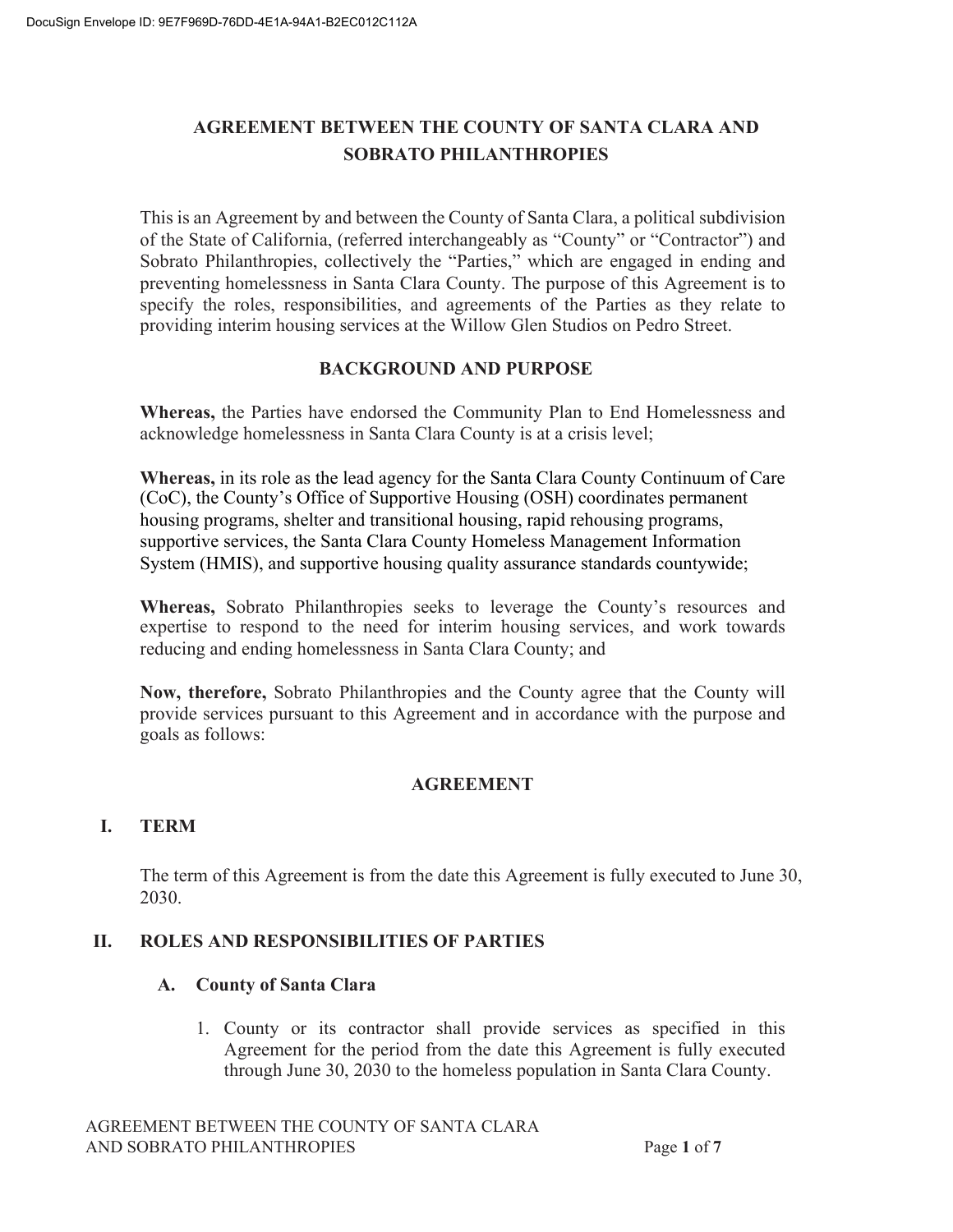- 2. The County or its contractor shall serve approximately an average of 90 homeless men and women per night by providing access to medical and social services, property management, maintenance, janitorial, security, and supportive services ("Program").
- 3. The County shall designate a Program Manager to implement the terms of this Agreement and ensure successful implementation of the Agreement.
- 4. The County shall install a plaque at the site of the Program to recognize Sobrato Philanthropies for funding the program.
- 5. The County shall reference "Willow Glen Studios on Pedro Street by the County of Santa Clara and Sobrato Philanthropies" in building signage and on any Program-related print materials.

## B**. Sobrato Philanthropies**

- 1. Sobrato Philanthropies shall make an annual payment of \$400,000 to the County. For FY21, payment shall be made within a month of the execution of the Agreement; for FY22-FY30, payments shall be made by July 1 of each year.
- 2. Sobrato Philanthropies shall designate a Program Manager to implement the terms of this Agreement and ensure successful implementation of the Agreement.

## **III. PAYMENT**

## **A. Financial Obligation**

1. The Financial Obligation (FO) for Sobrato Philanthropies for successful services rendered shall be in the amount indicated in the table below:

| <b>Time Period</b>                       | F <sub>O</sub>        |
|------------------------------------------|-----------------------|
| Agreement Execution Date - June 30, 2021 | \$400,000             |
| July 1, $2021 -$ June 30, $2022$         | \$400,000             |
| July 1, $2022 -$ June 30, $2023$         | \$400,000             |
| July 1, 2023 – June 30, 2024             | \$400,000             |
| July 1, 2024 – June 30, 2025             | $\overline{$400,000}$ |
| July 1, 2025 – June 30, 2026             | $\overline{$400,000}$ |
| July 1, 2026 – June 30, 2027             | \$400,000             |
| July 1, 2027 – June 30, 2028             | \$400,000             |
| July 1, 2028 – June 30, 2029             | \$400,000             |
| July 1, $2029 -$ June 30, $2030$         | \$400,000             |
|                                          | \$4,000,000           |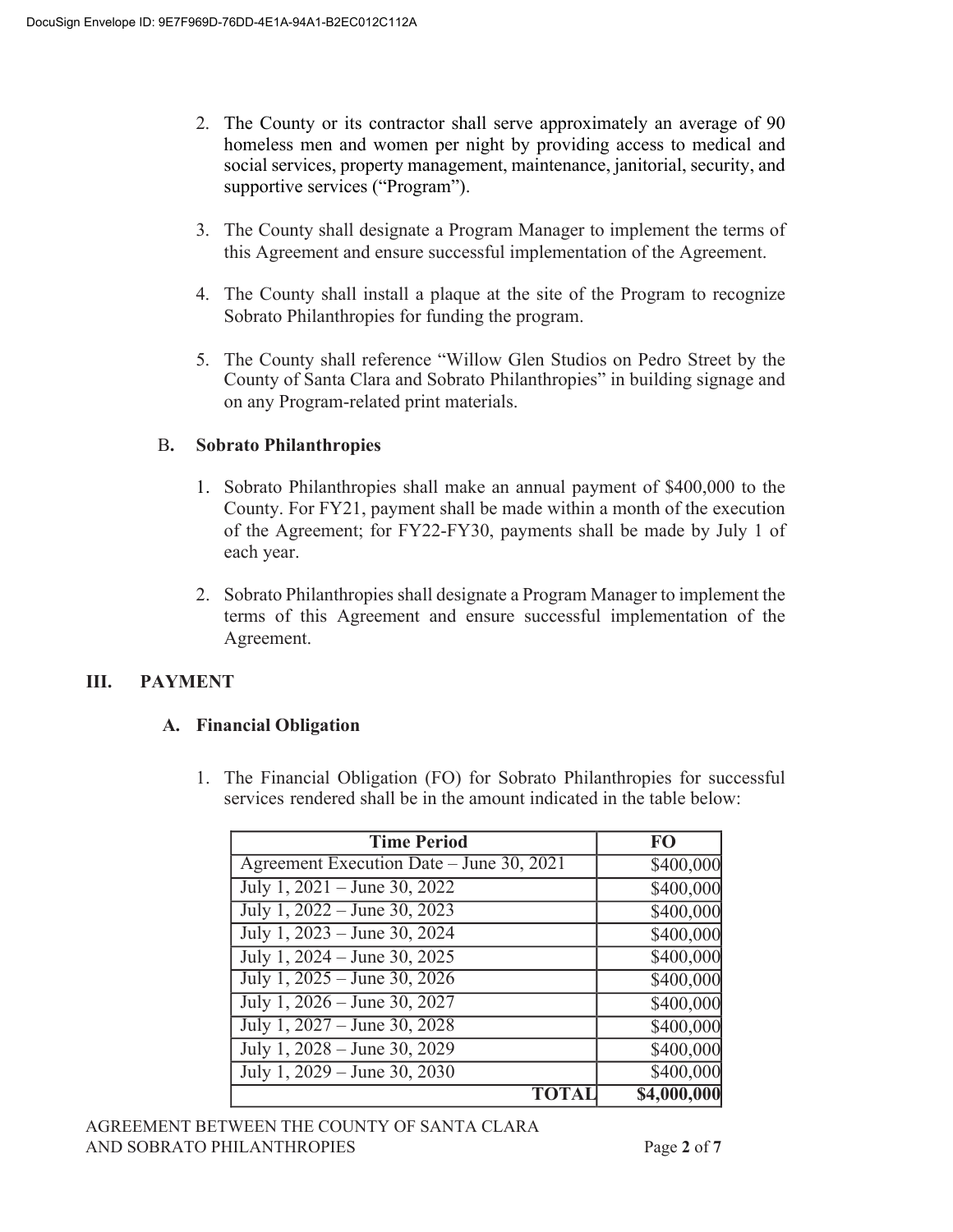#### **IV. TERMINATION**

Either Party may terminate this Agreement at any time for convenience and without cause, upon providing a ninety-day (90) notice to the other Party at the addresses set forth in Section XV below. The notice shall state the effective date of the termination.

Either Party may terminate this Agreement at any time for cause, upon providing a thirtyday (30) notice to the other Party at the addresses set forth in Section XV below. The notice shall state the effective date of the termination.

## **V. CALIFORNIA PUBLIC RECORDS ACT**

The County is a public agency subject to the disclosure requirements of the California Public Records Act ("CPRA"). If Sobrato Philanthropies' proprietary information is contained in documents or information submitted to County, and Sobrato Philanthropies claims that such information falls within one or more CPRA exemptions, Sobrato Philanthropies must clearly mark such information "CONFIDENTIAL AND PROPRIETARY," and identify the specific lines containing the information. In the event of a request for such information, the County will make best efforts to provide notice to Sobrato Philanthropies prior to such disclosure. If Sobrato Philanthropies contends that any documents are exempt from the CPRA and wishes to prevent disclosure, it is required to obtain a protective order, injunctive relief, or other appropriate remedy from a court of law in Santa Clara County before the County is required to respond to the CPRA request. If Sobrato Philanthropies fails to obtain such remedy within the time the County is required to respond to the CPRA request, County may disclose the requested information.

Sobrato Philanthropies further agrees that it shall defend, indemnify, and hold County harmless against any claim, action or litigation (including but not limited to all judgments, costs, fees, and attorney's fees) that may result from denial by County of a CPRA request for information arising from any representation, or any action (or inaction), by Sobrato Philanthropies.

#### **VI. ASSIGNMENT**

The expertise and experience of the County is a material consideration for this Agreement. The County shall not assign or transfer the performance of this Agreement to another entity without the prior written consent of Sobrato Philanthropies. Any attempt by the County to assign its performance of its duties or obligations arising under this Agreement, and any attempt by Sobrato Philanthropies to assign the performance of its duties or obligations arising under this Agreement shall be deemed void.

## **VII. ASSURANCE**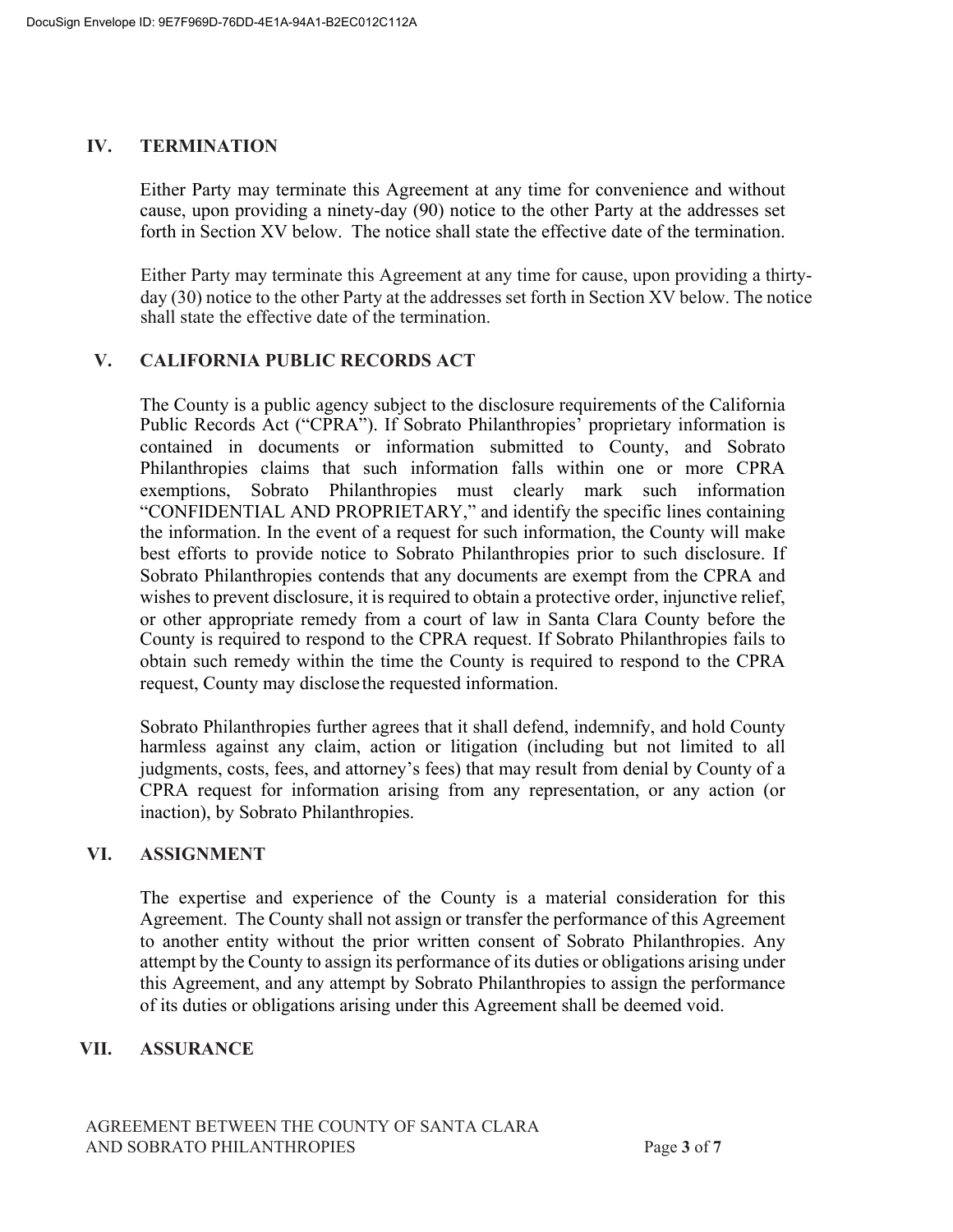Each Party represents and warrants that it has the authority to enter into this Agreement.

#### **VIII. RELATIONSHIP**

Nothing contained in this Agreement shall be deemed or construed by the Parties or any third party to create the relationship of partners or joint ventures between Sobrato Philanthropies and the County.

### **IX. CONFIDENTIALITY**

The Parties agree that by virtue of entering into this Agreement they each will have access to certain confidential information regarding the other Party's operations. Each of the Parties shall not disclose confidential information and/or materials without the prior written consent of the other Party, unless such disclosures are required by California law.

### **X. ENTIRE AGREEMENT**

This instrument contains the entire agreement between the Parties, and no statements, promises, or inducements made by either Party or the designated agent of either Party that are not contained in this Agreement shall be valid or binding.

#### **XI. MODIFICATION**

This Agreement may not be enlarged, modified, or altered, except if it is evidenced in writing, signed by the Parties and endorsed to this Agreement.

#### **XII. INSURANCE**

Each Party shall, at its own expense, keep in force during the Term, Workers' Compensation Insurance, insuring against and satisfying each Party's obligations and liabilities under the workers' compensation laws of the State of California, including employer's liability insurance in the limits required by the laws of the State of California.

#### **XIII. SEVERABILITY**

If any provision in this Agreement is held by a court of competent jurisdiction to be invalid, void, or unenforceable, the remaining provisions will nevertheless continue in force without being impaired or invalidated in any way.

#### **XIV. NOTICES**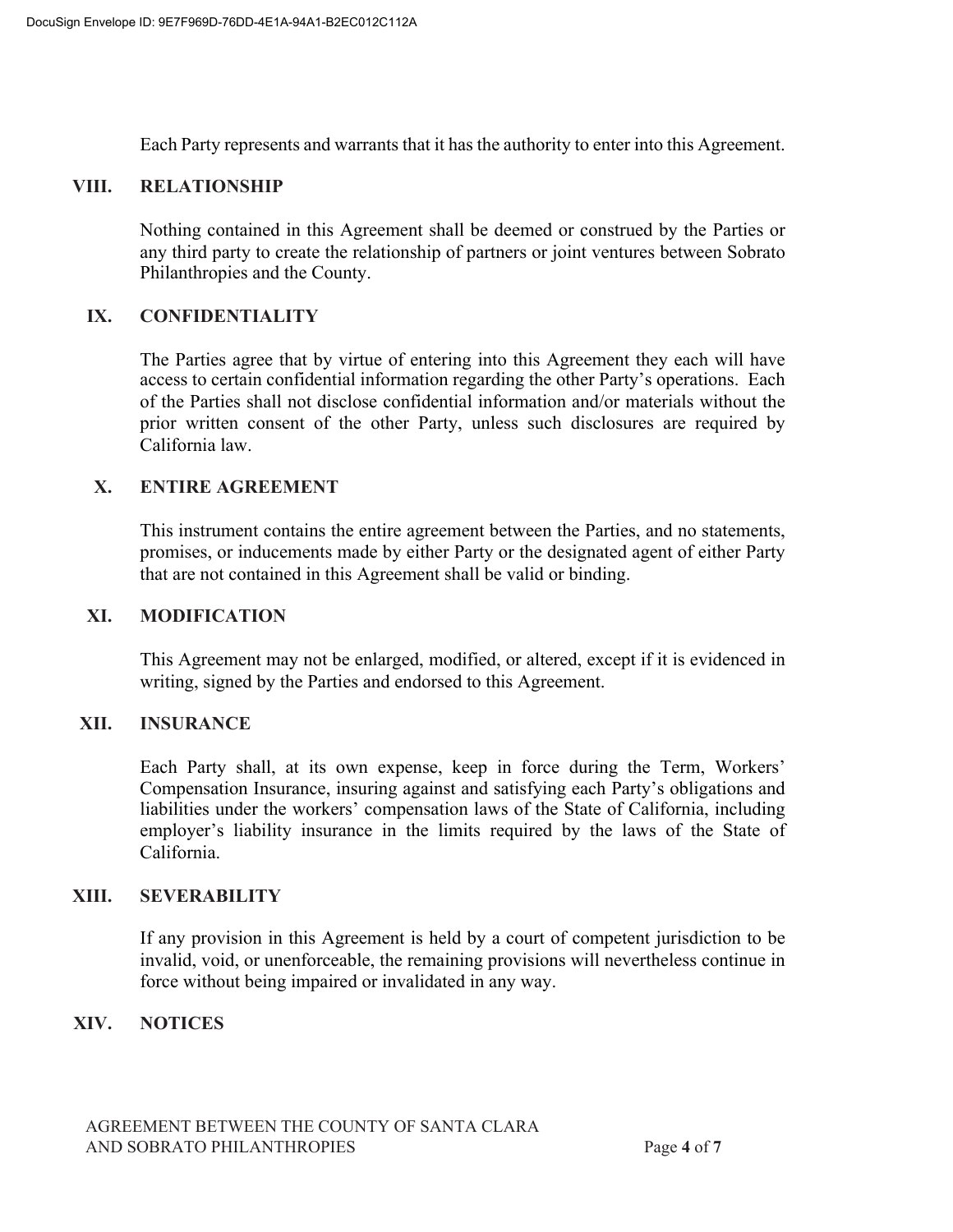Notices to the Parties in connection with this Agreement shall be given personally or by mail, registered or certified, postage prepaid with return receipt requested. Mailed notices shall be addressed to the Parties as follows:

Consuelo Hernandez John A. Sobrato Acting Director Chairman Office of Supportive Housing 599 Castro Street, Suite 400 County of Santa Clara Mountain View, CA 94041 2310 N. 1st Street, Ste 201 San Jose, CA 95131

### COUNTY OF SANTA CLARA SOBRATO PHILANTHROPIES

Notices delivered personally will be deemed communicated as of actual receipt; mailed notices will be deemed communicated on the date of delivery.

### **XV. AMENDMENTS**

This Agreement may be amended only by a written instrument signed by the Parties.

## **XVI. CONFLICT OF INTEREST**

Sobrato Philanthropies shall comply with all applicable (i) requirements governing avoidance of impermissible client conflicts; and (ii) federal, state and local conflict of interest laws and regulations including, without limitation, California Government Code section 1090 et. seq., the California Political Reform Act (California Government Code section 87100 et. seq.) and the regulations of the Fair Political Practices Commission concerning disclosure and disqualification (2 California Code of Regulations section 18700 et. seq.). Failure to do so constitutes a material breach of this Agreement and is grounds for immediate termination of this Agreement by the County.

## **XVII. WAIVER**

No delay or failure to require performance of any provision of this Agreement shall constitute a waiver of that provision as to that or any other instance. Any waiver granted by a Party must be provided, in writing, and shall apply to the specific instance expressly stated.

#### **XVIII. GOVERNING LAW and VENUE**

This Agreement has been executed and delivered in, and shall be construed and enforced in accordance with, the laws of the State of California. Proper venue for legal action regarding this Agreement shall be in the County of Santa Clara.

## **XIX. COUNTERPARTS**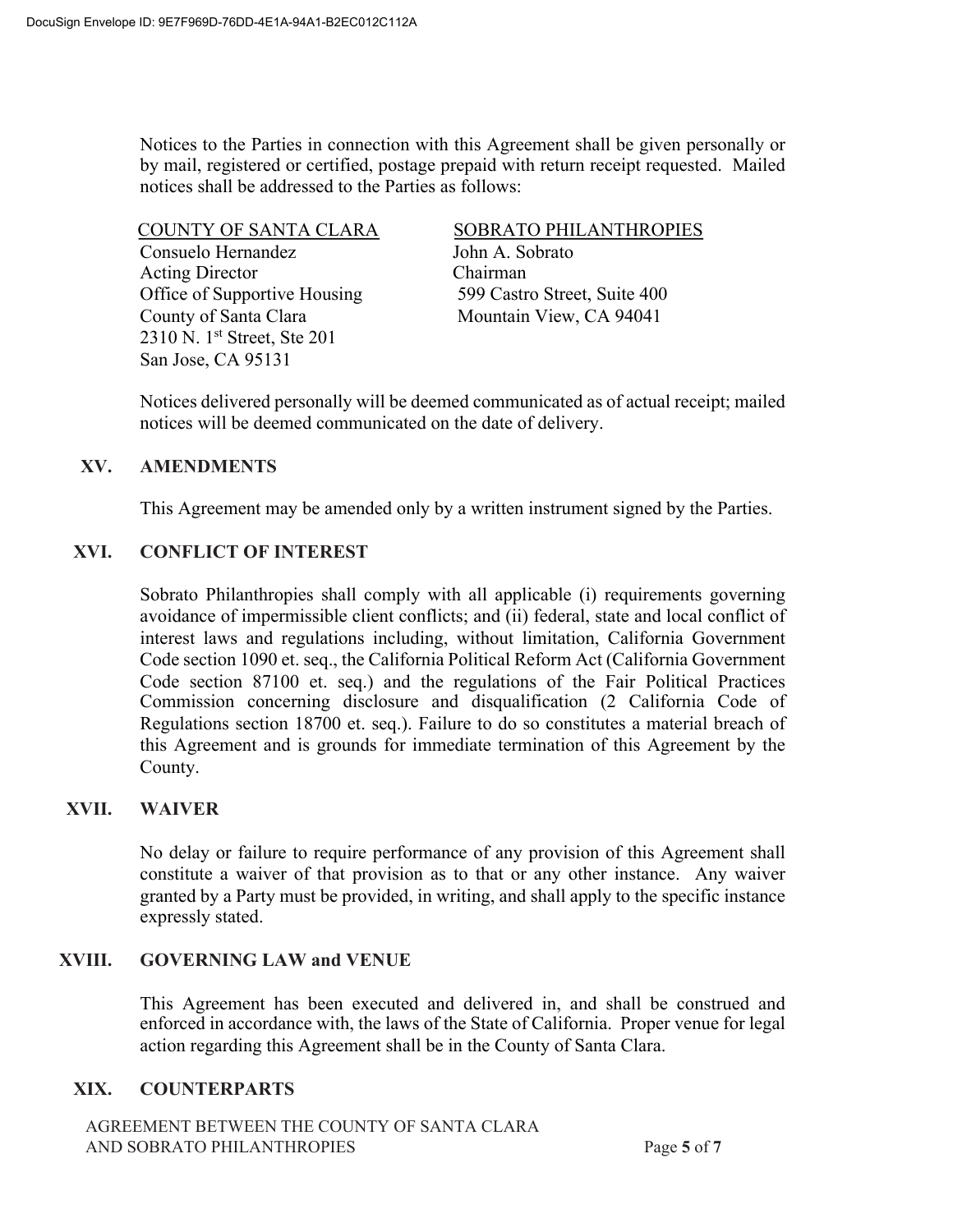This Agreement may be executed in one or more counterparts, each of which shall be deemed to be an original but all of which together shall constitute one and the same instrument.

## **XX. THIRD PARTY BENEFICIARIES**

This Agreement does not, and is not intended to, confer any rights or remedies upon any person or entity other than the Parties.

### **XXI. NON-DISCRIMINATION**

Each Party shall comply with all applicable Federal, State, and local laws and regulations, including the County's policies concerning nondiscrimination and equal opportunity in contracting. Such laws include but are not limited to the following: Title VII of the Civil Rights Act of 1964 as amended; Americans with Disabilities Act of 1990; The Rehabilitation Act of 1973 (Sections 503 and 504); California Fair Employment and Housing Act of 1973 (Government Code sections 12900 et seq.); and California Labor Code Sections 1101 and 1102. Each Party shall not discriminate against any subcontractor, employee, or applicant for employment because of age, race, color, national origin, ancestry, religion, sex/gender, sexual orientation, mental disability, physical disability, medical condition, political beliefs, organizational affiliations, or marital status in the recruitment, selection for training including apprenticeship, hiring, employment, utilization, promotion, layoff, rates of pay or other forms of compensation. Nor shall a Party discriminate in provision of services provided under this contract because of age, race, color, national origin, ancestry, religion, sex/gender, sexual orientation, mental disability, physical disability, medical condition, political beliefs, organizational affiliations, or marital status.

## **XXII. CONTRACT EXECUTION**

Unless otherwise prohibited by law or County policy, the Parties agree that an electronic copy of a signed contract, or an electronically signed contract, has the same force and legal effect as a contract executed with an original ink signature. The term "electronic copy of a signed contract" refers to a transmission by facsimile, electronic mail, or other electronic means of a copy of an original signed contract in a portable document format. The term "electronically signed contract" means a contract that is executed by applying an electronic signature using technology approved by the County.

IN WITNESS THEREOF, the Parties have executed this AGREEMENT as set forth below.